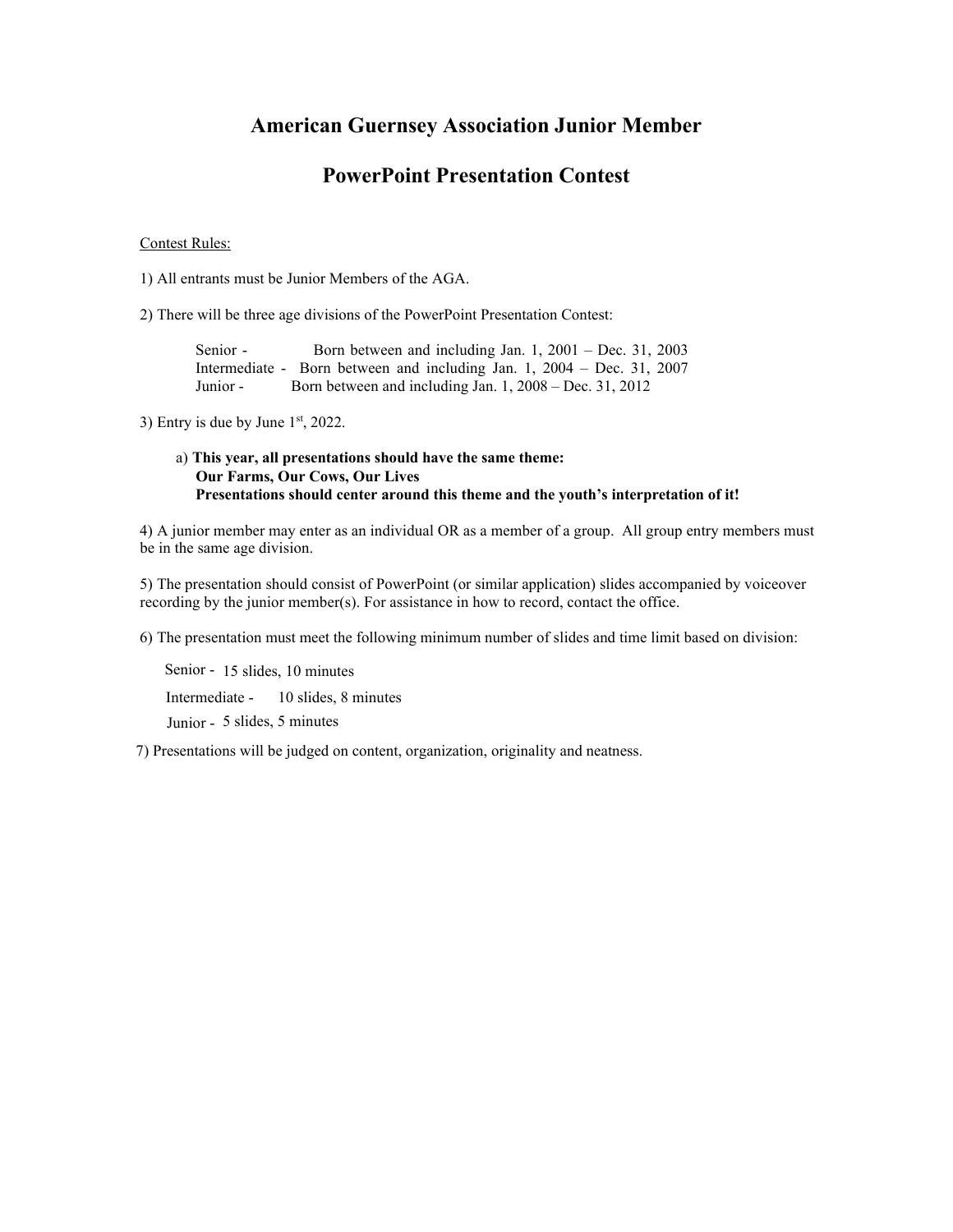### **PowerPoint Contest Evaluation Sheet**

| 45 Points                                                       |
|-----------------------------------------------------------------|
|                                                                 |
| Accurate and appropriate information:                           |
|                                                                 |
| 30 Points                                                       |
| Presentation is visually appealing:                             |
| Presentation is within the set guidelines for time and content: |
| 25 Points                                                       |
|                                                                 |

Total Points